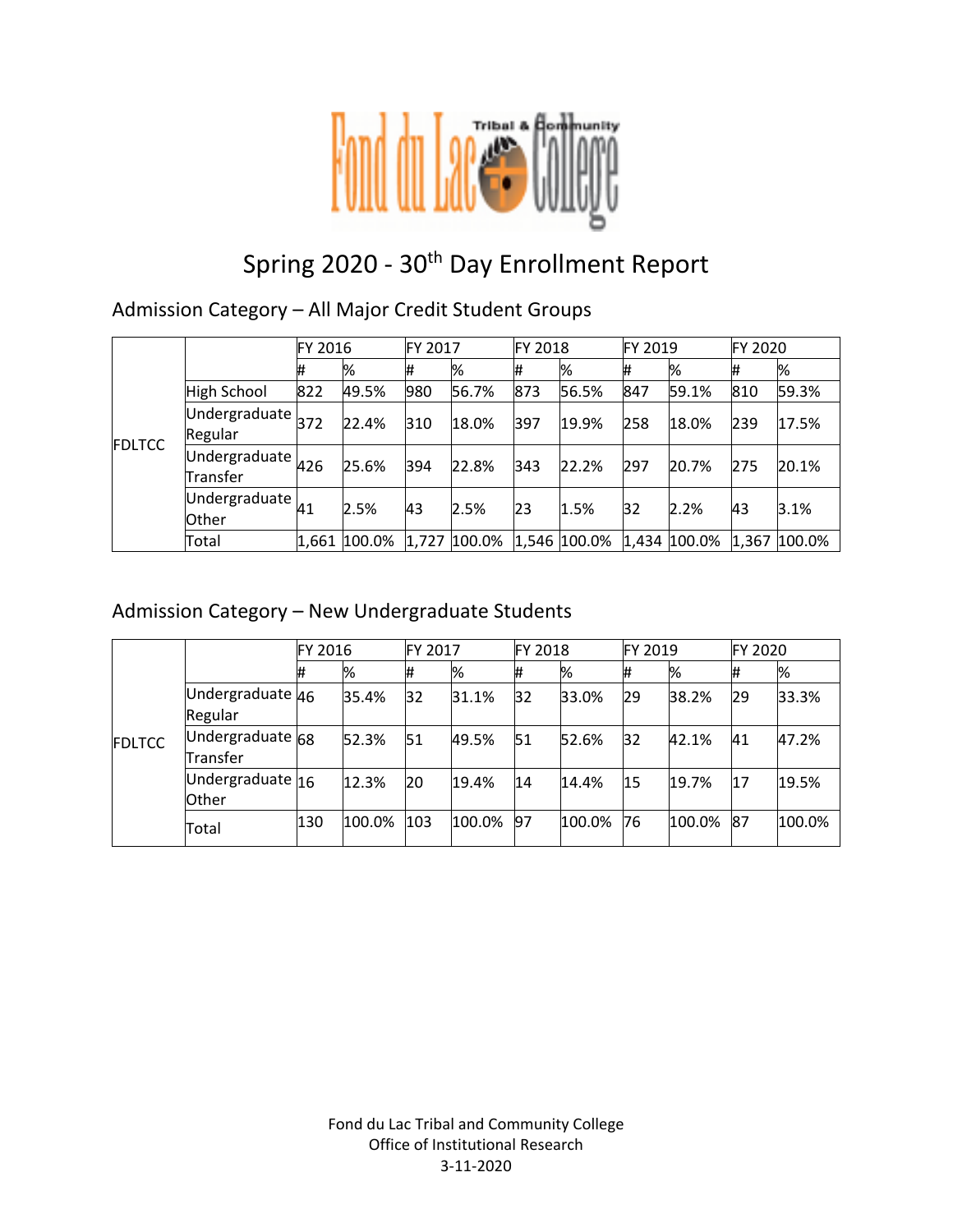|               |                                    | FY 2016 |        | FY 2017 |        | <b>FY 2018</b> |        | FY 2019 |        | FY 2020 |        |
|---------------|------------------------------------|---------|--------|---------|--------|----------------|--------|---------|--------|---------|--------|
| <b>FDLTCC</b> |                                    | 1#      | %      |         | %      | ₩              | %      | #       | %      |         | %      |
|               | Undergraduate 326<br>Regular       |         | 46.1%  | 278     | 43.2%  | 275            | 47.7%  | 229     | 44.9%  | 210     | 44.7%  |
|               | Undergraduate 358<br>Transfer      |         | 50.6%  | 343     | 53.3%  | 292            | 50.7%  | 265     | 52.0%  | 234     | 49.8%  |
|               | Undergraduate $23$<br><b>Other</b> |         | 3.3%   | 23      | 3.6%   | 9              | 1.6%   | 16      | 3.1%   | 26      | 5.5%   |
|               | Total                              | 707     | 100.0% | 644     | 100.0% | 576            | 100.0% | 510     | 100.0% | 470     | 100.0% |

# Admission Category – Returning Undergraduate Students

# Race and Ethnicity – Undergraduate Students

|               |                                              | FY 2016     |        | FY 2017 |        | FY 2018 |        | FY 2019 |        | FY 2020 |        |
|---------------|----------------------------------------------|-------------|--------|---------|--------|---------|--------|---------|--------|---------|--------|
|               |                                              | #           | %      | #       | %      | #       | %      | #       | %      | #       | %      |
|               | American<br>Indian or<br>Alaskan Native      | 154         | 18.4%  | 128     | 17.1%  | 124     | 18.4%  | 92      | 15.7%  | 102     | 18.3%  |
|               | Nonresident<br>Alien                         | $\mathbf 1$ | 0.1%   |         |        |         |        |         |        | 11      | 0.2%   |
|               | Asian                                        | 6           | 0.7%   | 17      | 0.9%   | 8       | 1.2%   | 6       | 1.0%   | 6       | 1.1%   |
| <b>FDLTCC</b> | <b>Native</b><br>Hawaiian or<br>Other People |             |        | 11      | 0.1%   | 2       | 0.3%   | 1       | 0.2%   | 0       | 0.0%   |
|               | Black or African67<br>American               |             | 8.0%   | 54      | 7.2%   | 40      | 5.9%   | 44      | 7.5%   | 42      | 7.5%   |
|               | Hispanic of<br>Any Race                      | 32          | 3.8%   | 22      | 2.9%   | 17      | 2.5%   | 25      | 4.3%   | 18      | 3.2%   |
|               | White                                        | 521         | 62.1%  | 453     | 60.6%  | 406     | 60.3%  | 366     | 62.4%  | 324     | 58.2%  |
|               | Two or More<br>Races                         | 53          | 6.3%   | 78      | 10.4%  | 74      | 11.0%  | 51      | 8.7%   | 62      | 11.1%  |
|               | Unknown Race 5<br>and Ethnicity              |             | 0.6%   | 4       | 0.5%   | 2       | 0.3%   | 2       | 0.3%   | 2       | 0.4%   |
|               | Total                                        | 839         | 100.0% | 747     | 100.0% | 673     | 100.0% | 587     | 100.0% | 557     | 100.0% |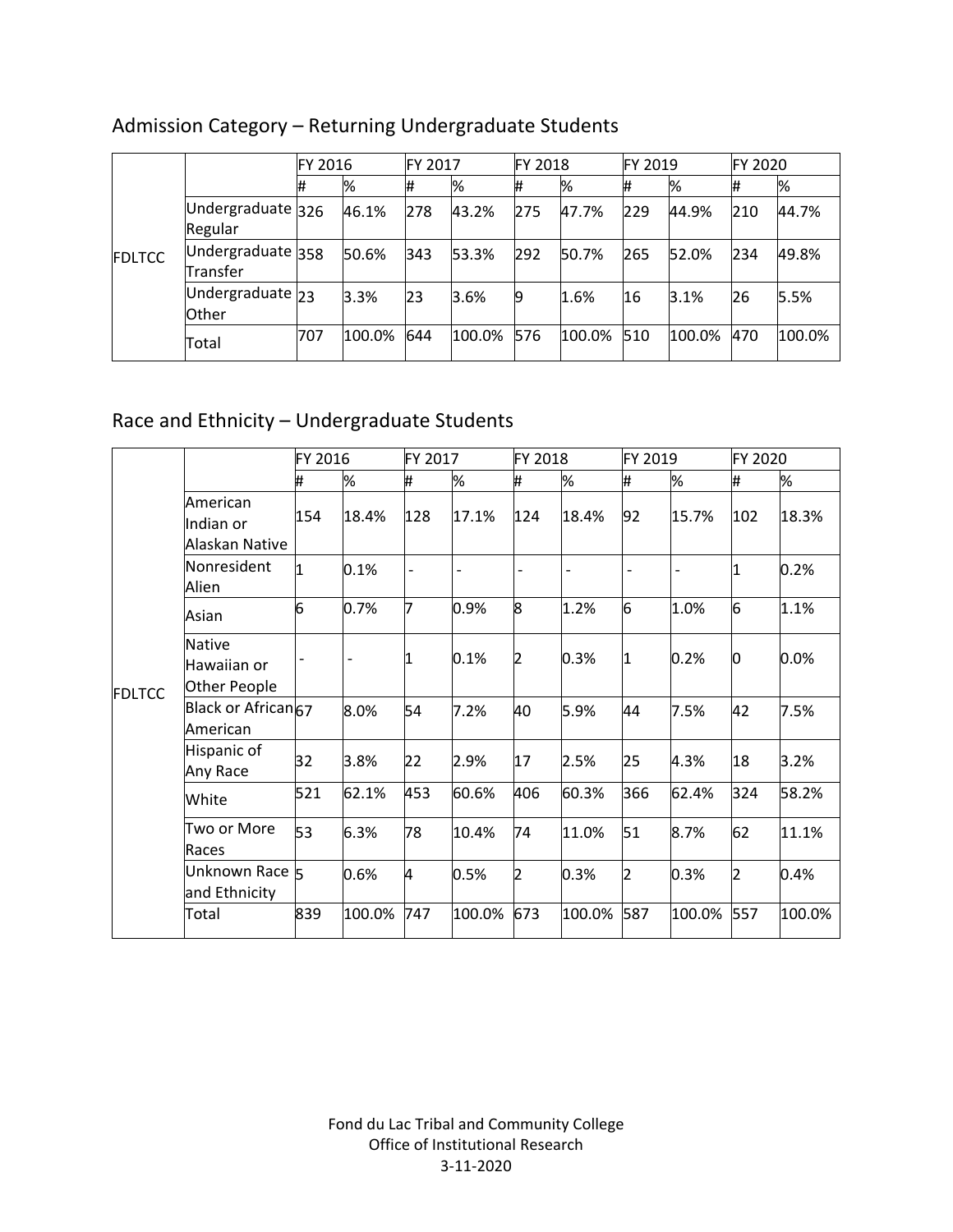|               |                | <b>FY 2016</b> |           | FY 2017 |           | <b>FY 2018</b> |           | FY 2019 |           | <b>FY 2020</b>                                                             |        |
|---------------|----------------|----------------|-----------|---------|-----------|----------------|-----------|---------|-----------|----------------------------------------------------------------------------|--------|
| <b>FDLTCC</b> |                | #              | %         | ₩       | %         | Ħ.             | %         | #       | %         | #                                                                          | %      |
|               | Yes            | 661            | 78.8%     | 589     | 78.3%     | 537            | 79.8%     | 443     | 75.5%     | 441                                                                        | 79.2%  |
|               | <b>No</b>      | 108            | 12.9%     | 99      | 13.3%     | 89             | 13.2%     | 83      | 14.1%     | 69                                                                         | 12.4%  |
|               | Unknown 70     |                | 8.3%      | 59      | 7.9%      | 47             | 7.0%      | 61      | 10.4%     | 47                                                                         | 8.4%   |
|               | Total          | 839            | 100.0%747 |         | 100.0%673 |                | 100.0%587 |         | 100.0%557 |                                                                            | 100.0% |
|               | Yes            | 83,724         | 57.8%     | 78,984  | 56.6%     | 76,378         | 57.1%     | 72,734  | 56.7%     | 69,520                                                                     | 56.7%  |
| Minn. State   | No             | 32,608         | 22.5%     | 31,731  | 22.8%     | 29,369         | 22.0%     | 27,830  | 21.7%     | 26,922                                                                     | 22.0%  |
| System        | Unknown 28,583 |                | 19.7%     | 28,711  |           | 20.6% 27,974   | 20.9%     | 27,646  | 21.6%     | 26,085                                                                     | 21.3%  |
|               | Total          |                |           |         |           |                |           |         |           | 144,915 100.0% 139,426 100.0% 133,721 100.0% 128,210 100.0% 122,527 100.0% |        |

### Underrepresented – Undergraduate Students

# Student Load – Full/Part Time Undergraduate Students

|        |                         | FY 2016 |            | <b>FY 2017</b> |            | FY 2018 |            | FY 2019 |            | <b>FY 2020</b>                                                                      |             |
|--------|-------------------------|---------|------------|----------------|------------|---------|------------|---------|------------|-------------------------------------------------------------------------------------|-------------|
|        |                         | #       | %          | Ħ              | %          | #       | %          | #       | %          | #                                                                                   | %           |
|        | <b>FDLTCC Full Time</b> | 522     | 62.2%      | 419            | 56.1%      | 369     | 54.8%      | 326     | 55.5%      | 334                                                                                 | 60.0%       |
|        | Part Time               | 317     | 37.8%      | 328            | 43.9%      | 304     | 45.2%      | 261     | 44.5%      | 223                                                                                 | 40.0%       |
|        | Total                   | 839     | 100.0% 747 |                | 100.0% 673 |         | 100.0% 587 |         | 100.0% 557 |                                                                                     | $ 100.0\% $ |
| Minn.  | <b>Full Time</b>        | 75,395  | 52.0%      | 72,963         | 52.3%      | 70,556  | 52.8%      | 67,768  | 52.9%      | 64,567                                                                              | 52.7%       |
| State  | <b>Part Time</b>        | 68,520  | 48.0%      | 66.463         | 47.7%      | 63,165  | 47.2%      | 60,442  | 47.1%      | 57.960                                                                              | 47.3%       |
| System | Total                   |         |            |                |            |         |            |         |            | 144,915  100.0%  139,426  100.0%  133,721  100.0%  128,210  100.0%  122,527  100.0% |             |

*\*\*\*All data are from the spring 30th Day Minn. State Enrollment Analytic Tool\*\*\**